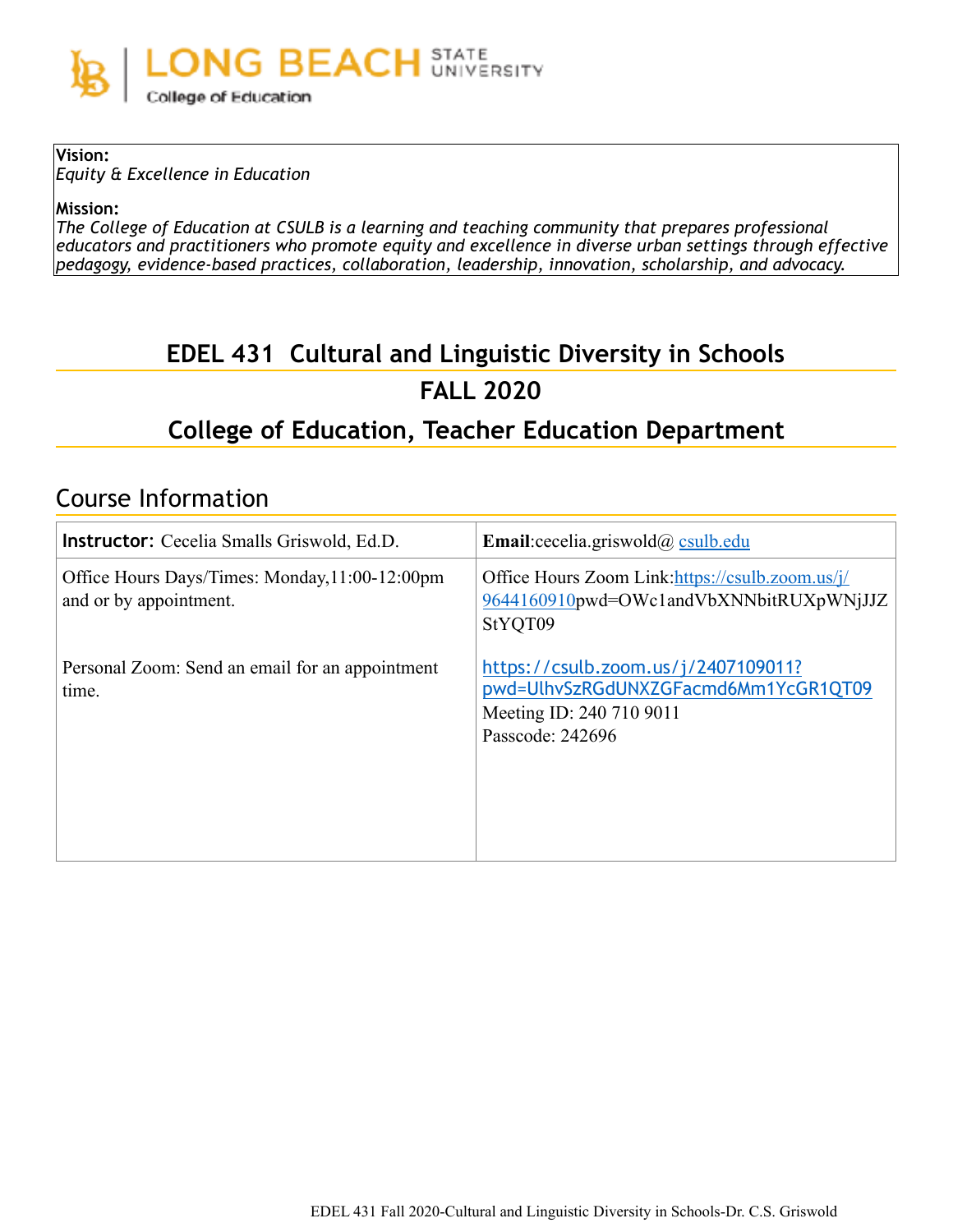| Class Days/Times: Thursday 12:30p-3:15pm | Class Zoom Link: cecelia. Griswold@csulb.edu is<br>inviting you to a scheduled Zoom meeting.<br>Topic: EDEL 431<br>Time: Sep 24, 2020 12:30 PM Pacific Time (US and<br>Canada)<br>Every week on Thu, until Dec 10, 2020, 12<br>occurrence(s)<br>Sep 24, 2020 12:30 PM<br>Oct 1, 2020 12:30 PM<br>Oct 8, 2020 12:30 PM<br>Oct 15, 2020 12:30 PM<br>Oct 22, 2020 12:30 PM<br>Oct 29, 2020 12:30 PM<br>Nov 5, 2020 12:30 PM<br>Nov 12, 2020 12:30 PM<br>Nov 19, 2020 12:30 PM<br>Nov 26, 2020 12:30 PM<br>Dec 3, 2020 12:30 PM<br>Dec 10, 2020 12:30 PM<br>Please download and import the following iCalendar<br>(.ics) files to your calendar system.<br>Weekly: https://csulb.zoom.us/meeting/tJUodu-<br>ppj4uH9fEmQfMDZ0aJIpd5aVVAXgn/ics?<br>icsToken=98tyKuCpqzosG9yQtByERowcGYj4M- |  |
|------------------------------------------|---------------------------------------------------------------------------------------------------------------------------------------------------------------------------------------------------------------------------------------------------------------------------------------------------------------------------------------------------------------------------------------------------------------------------------------------------------------------------------------------------------------------------------------------------------------------------------------------------------------------------------------------------------------------------------------------------------------------------------------------------------------------------------------|--|
|                                          |                                                                                                                                                                                                                                                                                                                                                                                                                                                                                                                                                                                                                                                                                                                                                                                       |  |
|                                          |                                                                                                                                                                                                                                                                                                                                                                                                                                                                                                                                                                                                                                                                                                                                                                                       |  |
|                                          |                                                                                                                                                                                                                                                                                                                                                                                                                                                                                                                                                                                                                                                                                                                                                                                       |  |
|                                          |                                                                                                                                                                                                                                                                                                                                                                                                                                                                                                                                                                                                                                                                                                                                                                                       |  |
|                                          |                                                                                                                                                                                                                                                                                                                                                                                                                                                                                                                                                                                                                                                                                                                                                                                       |  |
|                                          |                                                                                                                                                                                                                                                                                                                                                                                                                                                                                                                                                                                                                                                                                                                                                                                       |  |
|                                          |                                                                                                                                                                                                                                                                                                                                                                                                                                                                                                                                                                                                                                                                                                                                                                                       |  |
|                                          |                                                                                                                                                                                                                                                                                                                                                                                                                                                                                                                                                                                                                                                                                                                                                                                       |  |
|                                          |                                                                                                                                                                                                                                                                                                                                                                                                                                                                                                                                                                                                                                                                                                                                                                                       |  |
|                                          | vxiCVbgvpbuRLUBQ13WFP3HMtSNud-Ju7x                                                                                                                                                                                                                                                                                                                                                                                                                                                                                                                                                                                                                                                                                                                                                    |  |
|                                          | Join Zoom Meeting                                                                                                                                                                                                                                                                                                                                                                                                                                                                                                                                                                                                                                                                                                                                                                     |  |
|                                          | https://csulb.zoom.us/j/91516185453?                                                                                                                                                                                                                                                                                                                                                                                                                                                                                                                                                                                                                                                                                                                                                  |  |
|                                          | pwd=bFkyRCtna3NNSWozR0tsUnlXSG9Gdz09                                                                                                                                                                                                                                                                                                                                                                                                                                                                                                                                                                                                                                                                                                                                                  |  |
|                                          | Meeting ID: 915 1618 5453                                                                                                                                                                                                                                                                                                                                                                                                                                                                                                                                                                                                                                                                                                                                                             |  |
|                                          | Passcode: 721244                                                                                                                                                                                                                                                                                                                                                                                                                                                                                                                                                                                                                                                                                                                                                                      |  |
|                                          | One tap mobile                                                                                                                                                                                                                                                                                                                                                                                                                                                                                                                                                                                                                                                                                                                                                                        |  |
|                                          | +16468769923,,91516185453# US (New York)<br>+13017158592,,91516185453# US (Germantown)                                                                                                                                                                                                                                                                                                                                                                                                                                                                                                                                                                                                                                                                                                |  |
|                                          |                                                                                                                                                                                                                                                                                                                                                                                                                                                                                                                                                                                                                                                                                                                                                                                       |  |
|                                          |                                                                                                                                                                                                                                                                                                                                                                                                                                                                                                                                                                                                                                                                                                                                                                                       |  |
|                                          |                                                                                                                                                                                                                                                                                                                                                                                                                                                                                                                                                                                                                                                                                                                                                                                       |  |
|                                          |                                                                                                                                                                                                                                                                                                                                                                                                                                                                                                                                                                                                                                                                                                                                                                                       |  |

## **Catalog Course Description EDEL 431 Course:**

Multicultural education, including concepts of culture, educational equity, social justice, multiple forms of diversity, and anti-bias/anti-racist curriculum. Models of English language acquisition, bilingual education theory, and instructional accommodations for diverse students.

## **Ten hours fieldwork required**. **ALTERNATIVE ASSIGNMENT**

Letter grade only (A-F). Not open for credit to students with credit in EDP 431 or LING 431.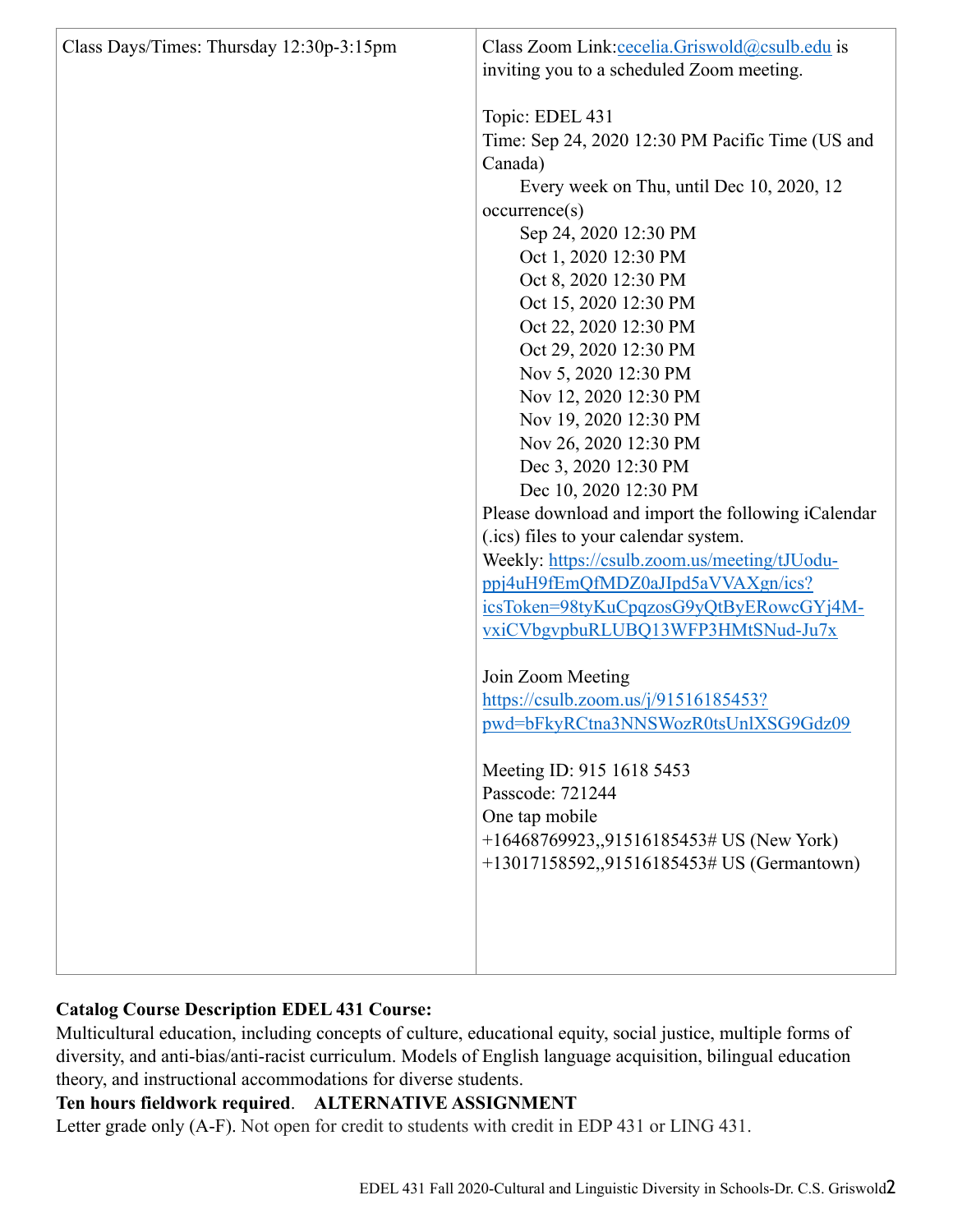## **Course Student Learning Outcomes and Goals**

The following Student Learning Outcomes (SLOs) are aligned with the Multiple Subject Credential Program SLOs which are based on the *Teaching Performance Expectations* (TPEs, revised and adopted June 2016); Common Core State Standards (revised March, 2013). Upon successful completion of the course, students will demonstrate the following:

## CLO 1- PROFESSIONALISM

- 1. Learn to communicate effectively and collaborate with all stakeholders (other teachers, administrators, support staff, parents, community members) (TPE 6.4)
- 2. Identify ethical conduct of teaching professionals, including use of technology and digital media (TPE 6.5, 6.6)
- 3. Reflect on their teaching practice and level of subject matter and pedagogical knowledge that can improve student learning. (TPE 6.1)
- 4. Demonstrate how and when to communicate effectively with peers and colleagues, and others in the school-community to support teacher and student learning. (TPE 6.4)
- 5. Acknowledge professional responsibility for all aspects of student learning and classroom management, including responsibility for the learning outcomes of all students, along with appropriate concerns and policies regarding the privacy, health, and safety of students and families. Beginning teachers conduct themselves with integrity and model ethical conduct for themselves and others. (TPE 6.5)

## CLO 2- CALIFORNIA'S DIVERSITY

- 1. Critically analyze how the context, structure, and history of public education in California affects and influences state, district, and school governance as well as state and local education finance. (TPE 6.7)
- 2. Identify characteristics of a supportive learning environment for students' first and/or second language acquisition by using research-based instructional approaches, including focused on English Language Development, Specially Designed Academic Instruction in English (SDAIE), scaffolding across content areas, and structured English immersion, and demonstrate an understanding of the difference among students whose only instructional need is to acquire Standard English proficiency, students who may have an identified disability affecting their ability to acquire Standard English proficiency, and students who may have both a need to acquire Standard English proficiency and an identified disability. (TPE 1.6)
- 3. Identify a variety of developmentally and ability-appropriate instructional strategies, resources, and assistive technology, including principles of Universal Design of Learning (UDL) and Multi-Tiered System of Supports (MTSS) to support access to the curriculum for a wide range of learners within the general education classroom and environment. (TPE 1.4)

## CLO 3 - ACCESS and EQUITY

- 1. Recognize their own values and implicit and explicit biases, the ways in which these values and implicit and explicit biases may positively and negatively affect teaching and learning, and work to mitigate any negative impact on the teaching and learning of students. They exhibit positive dispositions of caring, support, acceptance, and fairness toward all students and families, as well as toward their colleagues. (TPE 6.2)
- 2. Promote students' social-emotional growth, development, and individual responsibility using positive interventions and supports, restorative justice, and conflict resolution practices to foster a caring community where each student is treated fairly and respectfully by adults and peers. (TPE 2.1)
- 3. Identify inclusive learning environments that are physically, mentally, intellectually, and emotionally healthy and safe to enable all students to learn, and recognize and appropriately address instances of intolerance and harassment among students, such as bullying, racism, and sexism. (TPE 2.3)
- 4. Know how to access resources to support students, including those who have experienced trauma,

EDEL 431 Fall 2020-Cultural and Linguistic Diversity in Schools-Dr. C.S. Griswold3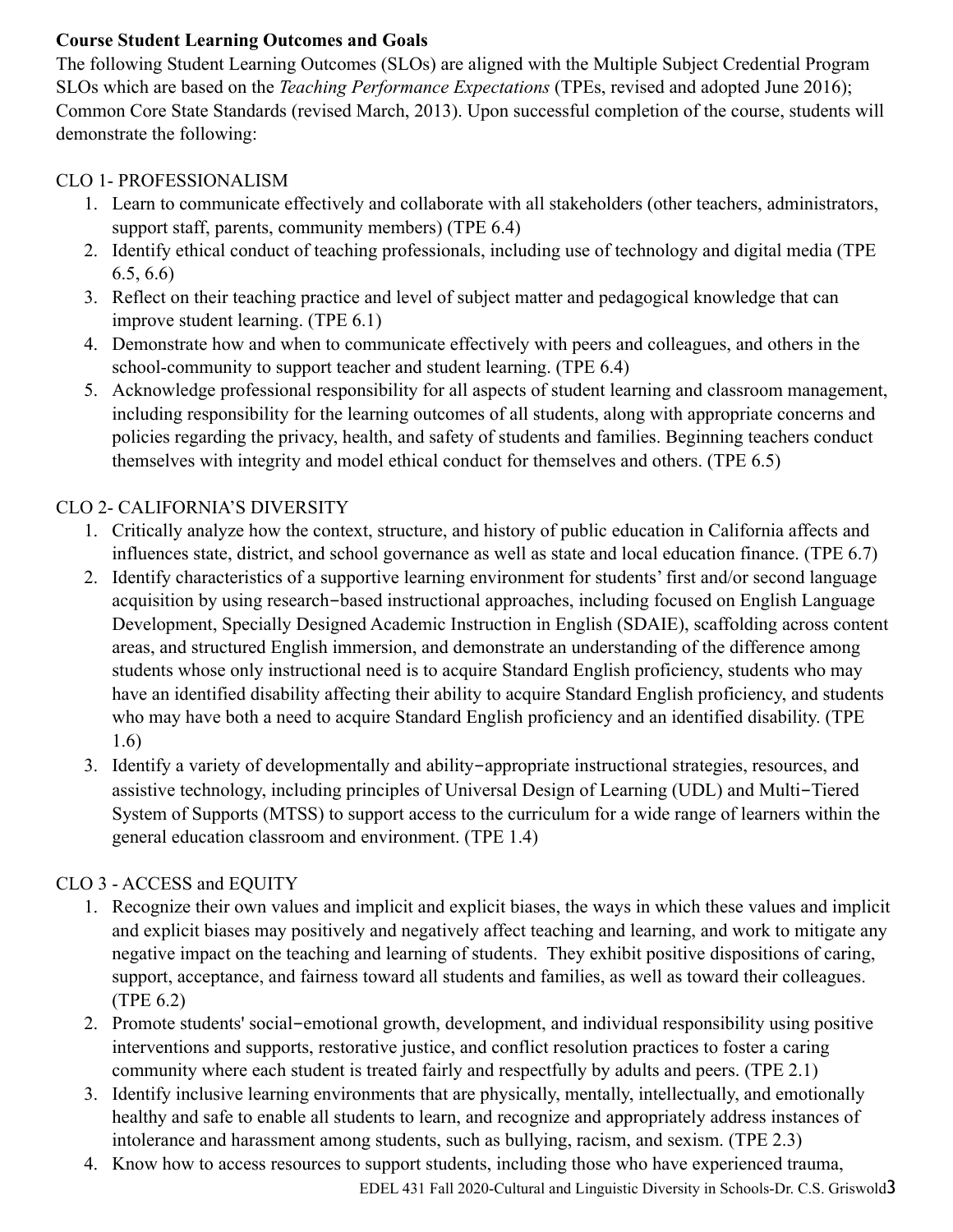homelessness, foster care, incarceration, and/or are medically fragile. (TPE 2.4)

5. Recognize clear expectations for positive classroom behavior and for student-to-student and studentto-teacher interactions by communicating classroom routines, procedures, and norms to students and families. (TPE 2.6)

## CLO 4 – PLANNING AND SUPPORTING A FULL RANGE OF LEARNERS

- 1. Identify instruction used to maximize learning opportunities and provide access to the curriculum for all students by removing barriers and providing access through instructional strategies that include (TPE 4.4):
	- a. appropriate use of instructional technology, including assistive technology;
	- b. applying principles of UDL and MTSS;
	- c. use of developmentally, linguistically, and culturally appropriate learning activities, instructional materials, and resources for all students, including the full range of English learners;
	- d. appropriate modifications for students with disabilities in the general education classroom; opportunities for students to support each other in learning; and use of community resources and services as applicable.
- 2. Access resources for planning and instruction, including the expertise of community and school colleagues through in-person or virtual collaboration, co-teaching, coaching, and/or networking. (TPE 4.6)
- 3. Identify the purposes, characteristics, and appropriate uses of different types of assessments (e.g., diagnostic, informal, formal, progress-monitoring, formative, summative, and performance). (TPE 5.1)
- 4. Explore and identify learning environments (i.e., traditional, blended, and online) that promote productive student learning, encourage positive interactions among students, reflect diversity and multiple perspectives, and are culturally responsive. (TPE 2.2)

## **Required Texts/Course Materials:**

Gollnick, D. & Chinn, P. (2017). *Multicultural education in a pluralistic society* (10<sup>th</sup>ed.). Boston, MA: Pearson (CSULB Bookstore). Students may also purchase a loose leaf student edition or rent an e-copy of Gollnick & Chinn from the CSULB bookstore.

Additional Readings Available through the Library

## **\*Mode of Delivery and Technical Requirements**

## *Course Format*

In teaching EDEL 431, I use a combination of lectures, small group, whole class discussions, and online sessions via discussion boards on BB. This course is taught using an array of activities and promote engagement to improve your conceptual understanding of the course content. Given my course format, you are also expected to fully participate and attend class prepared by reading or completing all of the required weekly assignments. You are expected to: thoughtfully comment on key topics and essential questions, pose meaningful questions for further discussion, participate in class presentations, and work collaboratively with peers. Additional readings will be posted on BB. Students are expected to bring the assigned reading to class (in either electronic or hard copy) each week.

This course is conducted entirely through Alternative Modes of Instruction, using both synchronous online and asynchronous learning. Students will access the course material and activities on [BeachBoard](https://bbcsulb.desire2learn.com/d2l/home) and are required to participate in synchronous class meetings via **Zoom**. All students must have access to a computer or other device with Internet functionality to access BeachBoard and Zoom, participate in class activities, and complete assignments. Students must also have access to Internet sufficient to interact in synchronous meetings.

EDEL 431 Fall 2020-Cultural and Linguistic Diversity in Schools-Dr. C.S. Griswold4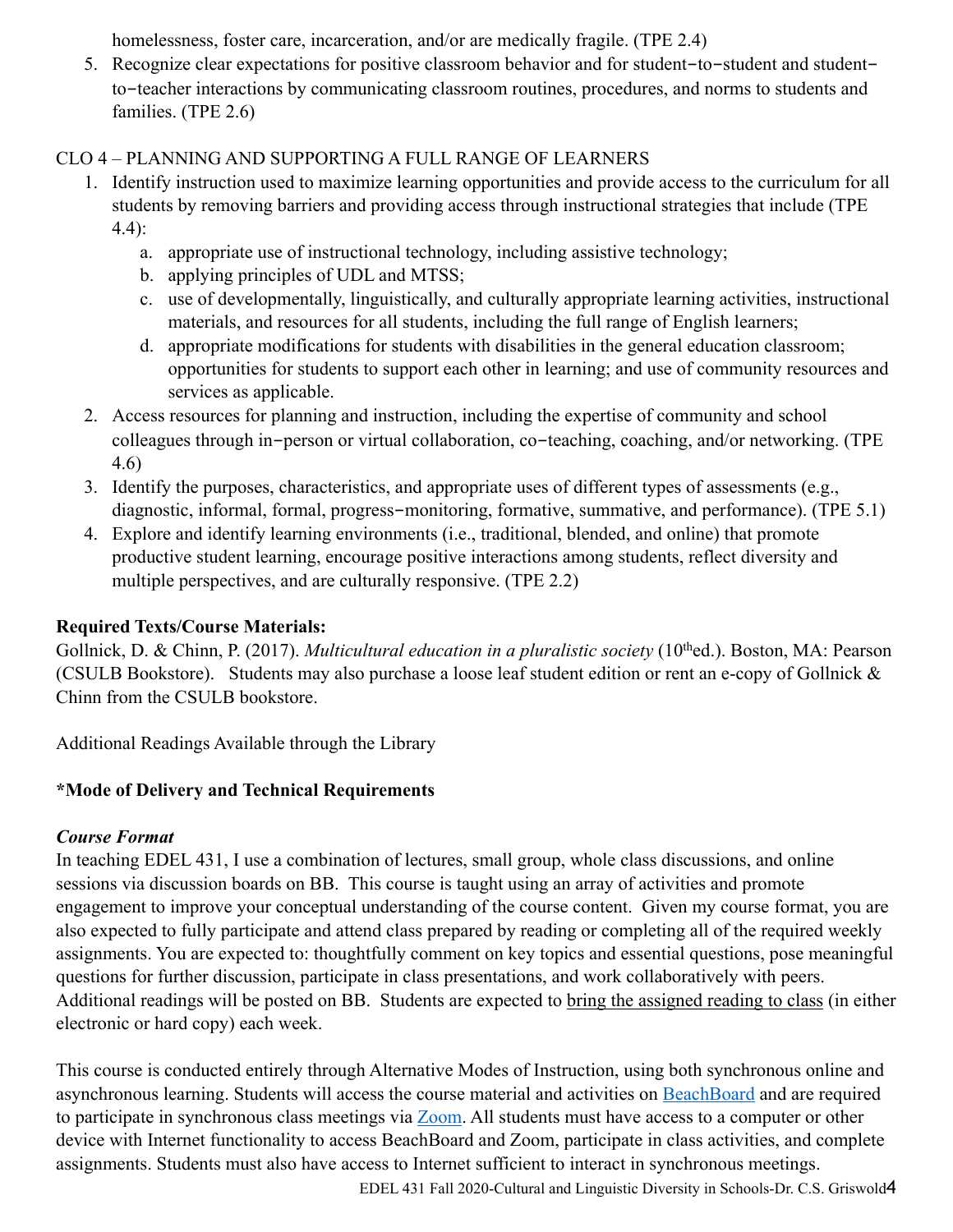Students who experience unexpected technical issues during a synchronous meeting or with an assignment should email me as soon as possible to let me know. I will work with the student to make up missed work.

To access this course on BeachBoard and [Zoom](https://csulb.zoom.us/meeting), students will need access to the Internet and a supported web browser (Safari, Google Chrome or Firefox). Log in to [BeachBoard](https://bbcsulb.desire2learn.com/) with your CSULB Campus ID and BeachID password. Once logged in, you will see the course listed in the My Courses widget; click on the title to access the course. To access Zoom, first [install the latest version](https://zoom.us/download) of the Zoom app on your device. Use the link provided and/or sign in using your CSULB Campus ID and BeachID password via Single Sign On to create or join a Zoom session. If students need technical assistance during the course or would like to report a technical issue with BeachBoard or Zoom, they should contact the [Technology Help Desk](https://www.csulb.edu/academic-technology-services/academic-technology-resources-for-students) at 562-985-4959

The university is expected to provide an in-person computer lab in the University Student Union during 2020-21 and the opportunity to borrow laptops and/or wi-fi hotspots, if needed. The university will send communications directly to students regarding accessing these resources.

#### **Course Communication**

We will use BeachBoard to make announcements, communicate information, discuss course-related topics, use the discussion board forum and chat options, post supplemental course documents, assignments and corresponding due dates. Written assignments, discussion board posts, and grades are noted and tracked on BeachBoard. Please note: It is the student's responsibility to check BeachBoard a minimum of once per week, as it will contain important information about upcoming class assignments, activities, and other elements of the course. Students should also be sure to check their CSULB email accounts a minimum of once per week to receive important communications about the course from the instructor or other enrolled students.

| Week                | <b>Topics, Readings and Assignments</b>                                                                                                                                                                                                                                                                                                                                                                                                                    | <b>Due Dates</b> |
|---------------------|------------------------------------------------------------------------------------------------------------------------------------------------------------------------------------------------------------------------------------------------------------------------------------------------------------------------------------------------------------------------------------------------------------------------------------------------------------|------------------|
| $1 - 8/27/20$       | Introduction                                                                                                                                                                                                                                                                                                                                                                                                                                               |                  |
| $2 - \frac{9}{2}20$ | Historical Foundations and Philosophical Foundation of US See list on Pages 7-9.<br>Education<br>Parkay, W. & Stanford, B. H. (2010). Philosophical Foundations of<br>U.S. Education. In Becoming a teacher (Ch. 4, pp. 107-136). Upper<br>Saddle River, NJ: Merrill Pearson.<br>Parkay, W. & Stanford, B. H. (2010). Historical Foundations of<br>U.S. Education. In Becoming a teacher (Ch. 5, pp. 140-168). Upper<br>Saddle River, NJ: Merrill Pearson. |                  |

#### **Course Schedule**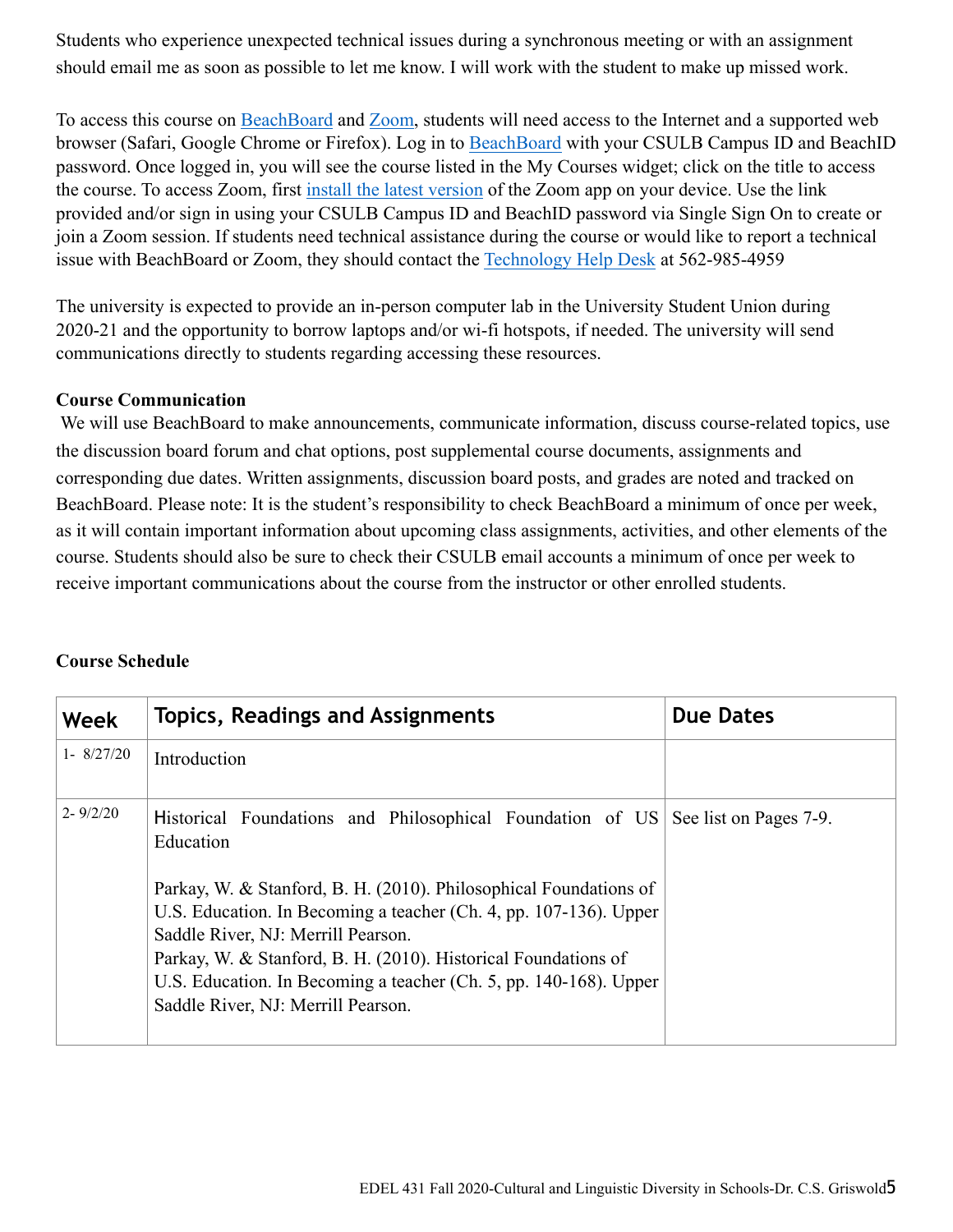| 3/9/10/<br>20 | Diversity Overview & Cultural Competence<br>Critical Practices For Anti-Bias Education, 2016 Teaching                                                                                                                                           | See list on Pages 7-9 |
|---------------|-------------------------------------------------------------------------------------------------------------------------------------------------------------------------------------------------------------------------------------------------|-----------------------|
|               | Tolerance                                                                                                                                                                                                                                       |                       |
| 4             | Race and ethnicity                                                                                                                                                                                                                              | See list Pages 7-9    |
|               | Gollnick & Chinn. (2017). Chapter 2 Race and Ethnicity                                                                                                                                                                                          |                       |
| 5             | Race and ethnicity                                                                                                                                                                                                                              | See list Pages 7-9    |
|               | Book: Ibram X. Kendi (2019). How to be an antiracist, chapter 5<br>"Ethnicity" pgs. 56 -68                                                                                                                                                      |                       |
|               | Book: Ibram X. Kendi (2019). How to be an antiracist, chapter 9<br>Color. Pgs. 107-122                                                                                                                                                          |                       |
|               | Book: Beyond Heroes and Holidays? Enid Lee                                                                                                                                                                                                      |                       |
|               | http://www.enidlee.com/resources                                                                                                                                                                                                                |                       |
| 6             | Social Economic Status                                                                                                                                                                                                                          | See list pages 7-9    |
|               | Gollnick & Chinn. (2017). Chapter 3 Class and Socioeconomic<br><b>Status</b>                                                                                                                                                                    |                       |
|               | Book: Excellence Through Equity: Five Principles of Courageous<br>Leadership to Guide Achievement for Every Student. Alan M.<br>Blankstein & Pedro Noguera (2016). Chapter "Achieving<br>Excellence Through Equity for Every Student" pgs. 3-30 |                       |
| 7             | Language, ELD Standard, Dual Language Immersion                                                                                                                                                                                                 | See list pages 7-9    |
|               | Gollnick & Chinn. (2017). Chapter 7 Language                                                                                                                                                                                                    |                       |
|               | Gandara & Hopkins (2010). Chapter 1. The Changing Landscape<br>of the United States.                                                                                                                                                            |                       |
|               | Optional Reading for English Learner week:<br>Olsen, L. (2010). Reparable Harm: Fulfilling the unkept promise<br>of educational opportunity for California's long term English<br>learners.                                                     |                       |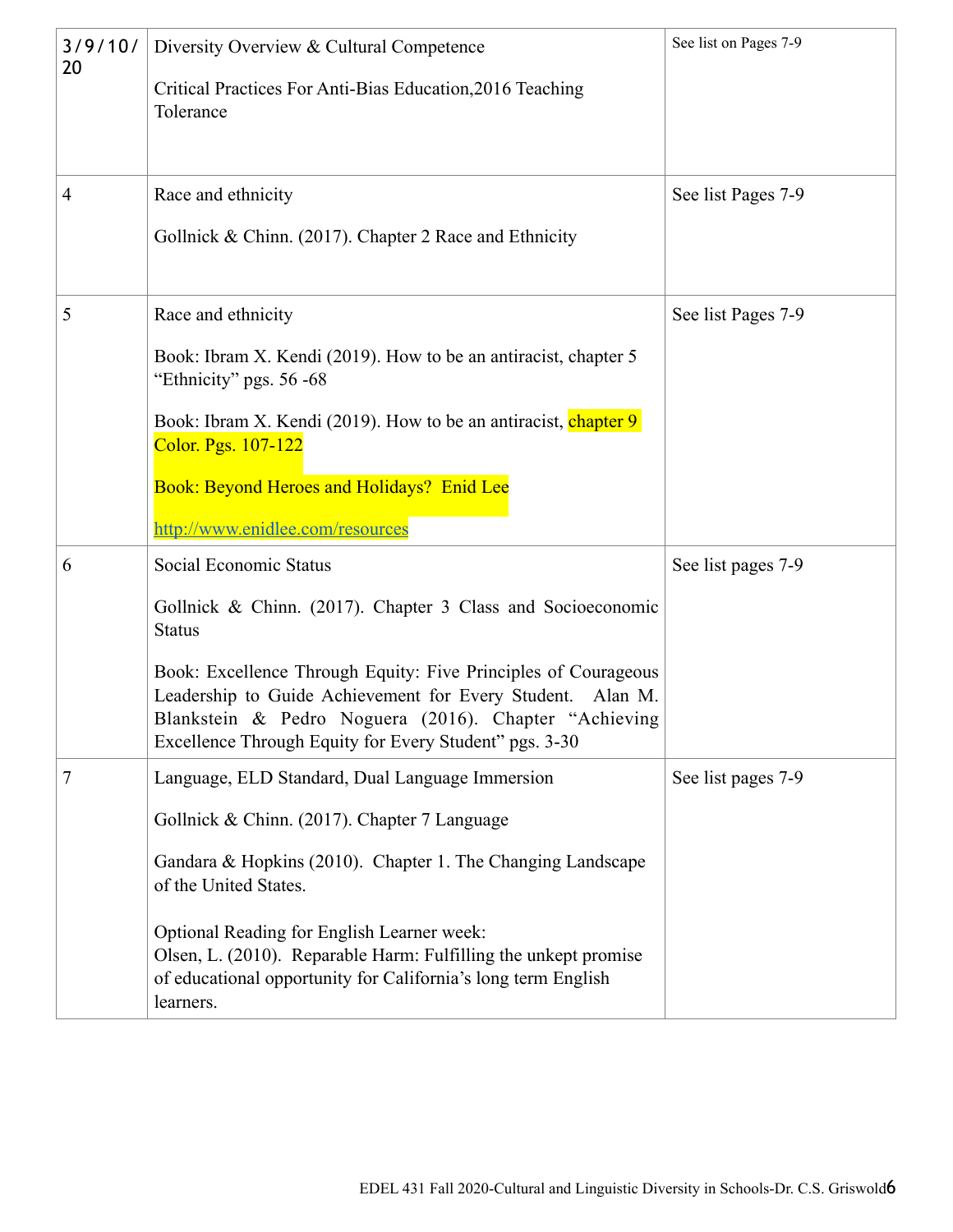| 8  | <b>Culturally Responsive Pedagogy</b>                                                                                                                                                                                                                                                                                                                                                                                                                                                                             | See pages 7 to 9 |
|----|-------------------------------------------------------------------------------------------------------------------------------------------------------------------------------------------------------------------------------------------------------------------------------------------------------------------------------------------------------------------------------------------------------------------------------------------------------------------------------------------------------------------|------------------|
|    | Gay, G. (2000). Pedagogical potential of cultural responsiveness.<br>In Culturally responsive teaching: Theory, research and practice<br>(Ch. 2, pp. 22-46). New York: Teachers College Press.<br>Aceves, T.C., & Orosco, M. M. (2014). Culturally responsive<br>teaching (Document No. IC-2). Retrieved from the University of<br>Florida, Collaboration for Effective Educator, Development,<br>Accountability, and Reform Center website: http://<br>ceedar.education.ufl.edu/tools/innovation-configurations/ |                  |
| 9  | Gender and Sexual Orientation                                                                                                                                                                                                                                                                                                                                                                                                                                                                                     | See pages 7 to 9 |
|    | Gollnick & Chinn. (2017). Chapter 4 Gender and Chapter 5 Sexual<br>Orientation                                                                                                                                                                                                                                                                                                                                                                                                                                    |                  |
|    | Optional Readings: The 2013 national school climate survey: The<br>experiences of lesbian, gay, bisexual, and transgender youth in our<br>nation's schools. New York, NY: Gay, Lesbian & Straight<br><b>Education Network.</b>                                                                                                                                                                                                                                                                                    |                  |
| 10 | Exceptionality                                                                                                                                                                                                                                                                                                                                                                                                                                                                                                    | See pages 7 to 9 |
|    | Gollnick & Chinn. (2017). Chapter 6 Exceptionality                                                                                                                                                                                                                                                                                                                                                                                                                                                                |                  |
|    | Book: A Principal's Guide to Special Education. David Bateman<br>& Fred Bateman. 2014. Chapter 10. "What Do Special Education<br>Teachers Want and Need From their Principals?" pgs. 153-160                                                                                                                                                                                                                                                                                                                      |                  |
| 11 | <b>REMEMBER TO VOTE!!</b>                                                                                                                                                                                                                                                                                                                                                                                                                                                                                         | See pages 7-9    |
|    | Time to work on group and paper and<br>Education in the news assignment                                                                                                                                                                                                                                                                                                                                                                                                                                           |                  |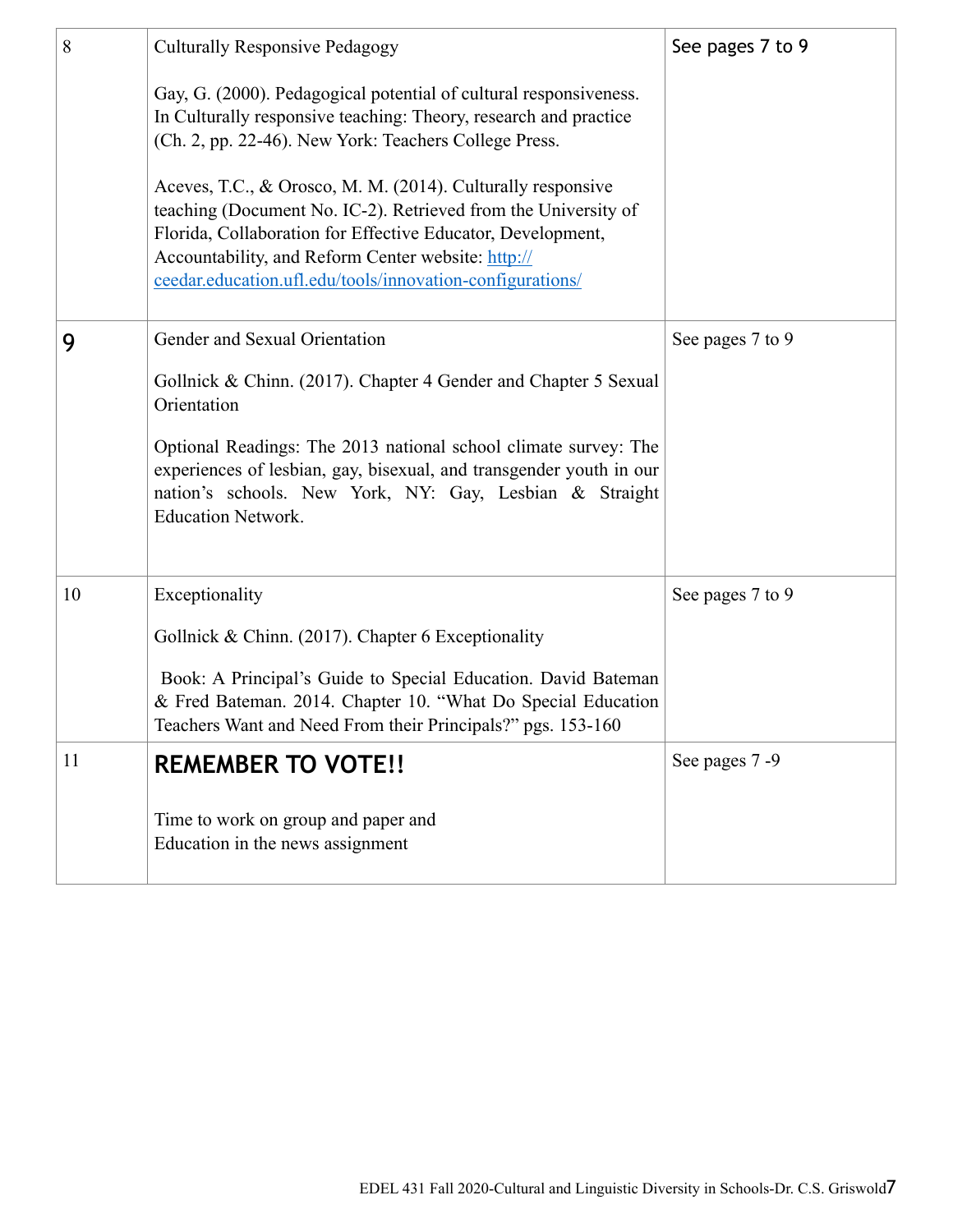| 12 | Social and Emotional Learning and Adverse Childhood See pages 7-9<br>Experiences (ACE)                                                                                                                                                                             |               |  |
|----|--------------------------------------------------------------------------------------------------------------------------------------------------------------------------------------------------------------------------------------------------------------------|---------------|--|
|    |                                                                                                                                                                                                                                                                    |               |  |
|    | How to Teach Social-Emotional Learning When Students Aren't in<br>School, Education Week, August 25,2020.                                                                                                                                                          |               |  |
|    | Positive Behavior Intervention Support                                                                                                                                                                                                                             |               |  |
|    | American Educator Journal (Winter 2015-2016). Special issue:<br>School discipline. Read Skiba & Losen, pp 4-11 and read Ashley,<br>pp 13-16. http://www.aft.org/ae/winter2015-2016                                                                                 |               |  |
| 13 | <b>Culturally Responsive Pedagogy</b><br>Book: Culturally Proficient Inquiry by Lindsey, Graham, Westphal,<br>Jew. 2007. Chapter: The tools of Cultural Proficiency. pgs. 19-29<br>(*this is a great reflective reading with journal for our students<br>embedded) | See pages 7-9 |  |
|    | Time for groups to work on final paper                                                                                                                                                                                                                             |               |  |
| 14 | Building Partnerships with Diverse Families and Communities                                                                                                                                                                                                        | See pages 7-9 |  |
|    | Taylor, L. & Whittaker, C. (2009). Building Partnerships with<br>Diverse Families and Communities. In Bridging multiple worlds:<br>Case studies of diverse educational communities 2) (Ch. 3, pp.<br>46-65). Boston, MA: Allyn & Bacon.                            |               |  |
|    | Levin (2001) A recent book that connects social justice with<br>community service learning for young people also engages<br>students in meaningful and responsible activities. See Cipolle<br>(2010).                                                              |               |  |
|    | *Hornby, G. (2011). Parental involvement in childhood education:<br>Building effective school-family partnerships. New York, NY:<br>Springer. Chapter 7 Skills for effective parent involvement, 99-120                                                            |               |  |
| 15 | Youth culture                                                                                                                                                                                                                                                      | See pages 7-9 |  |
|    | Gollnick & Chinn. (2017). Chapter 10 The Youth Culture                                                                                                                                                                                                             |               |  |
|    | **Celebrate the semester                                                                                                                                                                                                                                           |               |  |
|    | Time to work on group projects                                                                                                                                                                                                                                     |               |  |
| 16 | <b>Finals Week</b>                                                                                                                                                                                                                                                 | <b>TBA</b>    |  |
|    | EDEL 431 Fall 2020-Cultural and Linguistic Diversity in Schools-Dr. C.S. Griswold8                                                                                                                                                                                 |               |  |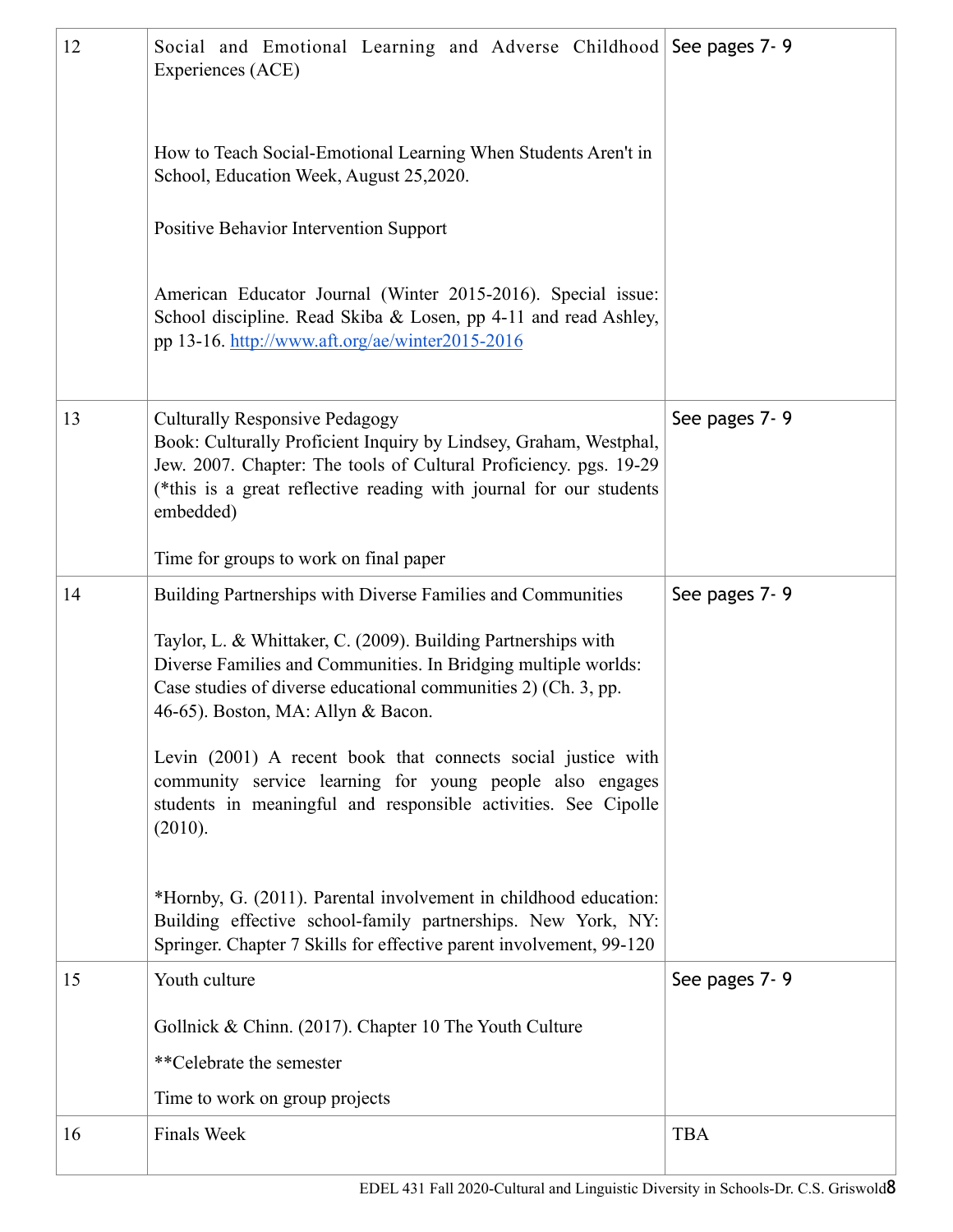## **Evaluation Components**  \*DESCRIPTION OF EACH ASSIGNMENT

All assignments are evaluated for clarity, coherence, grammar, spelling, and format. All papers must be posted in BeachBoard by the due date. All papers are reviewed by Turnitin, which is part of BeachBoard.]

#### **1. Weekly Class Participation**

Students participate in weekly class discussions and activities during synchronous and asynchronous sessions. Synchronous discussions are worth 35 points. Discussion Board posts and Chat Room discussions are evaluated using the rubric posted in BB. Discussion Board posts and Chat Room discussions are worth 144 points. The total assignment is worth 180 points.

#### **2. Who Am I? Identity**

To get to know each other a little better, each of you will share some things about yourself with the class. You place the information on a powerpoint slide, which is located in BB. The information should include:

 A picture that includes yourself Full Name: What is the meaning of your name? What is your ethnic or cultural background? Share a memorable family tradition. How does your identity shape who you want to become as a teacher? What do you want your peers to know about you? Anything else you want to share about yourself.

The first slide offers instructions for what to include on your slide. Then pick the first available slide to tell us about you. You will share your story during class. Half the class will introduce themselves on August 27 and the other half on September 3rd. You do not have to complete your slide by August 27th, but be prepared to share and respond to the prompts. The assignment is worth 5 points.

## *Due Date: September 3*

## **3. Professional Educator Statement**

Students write a philosophy statement. The intent of this assignment is to encourage reflection on your authentic self by sharing about your personal identity, educational philosophy, experiences, strengths, goals, and aspirations. Students also discuss how they will create an inclusive learning environment. This reflective assignment is to encourage you to develop as an educator and may help prepare you better in grounding the work that you will engage in during this semester. A more detailed description of the assignment requirements is located on BeachBoard. The assignment is worth 10 points. *Due Date: September17*

**4. Alternative Assignment** 

A minimum of 10 hours of clinical practice (aka fieldwork) is required by the Commission on Teacher Credentialing (CTC) to earn credit for this course. Due to the COVID-19 pandemic, K-12 schools have been closed until further notice. As a CTC-approved alternative assignment, you will be watching **10** video lessons and include an annotated bibliography for all video lessons. The length of time of each video varies, depending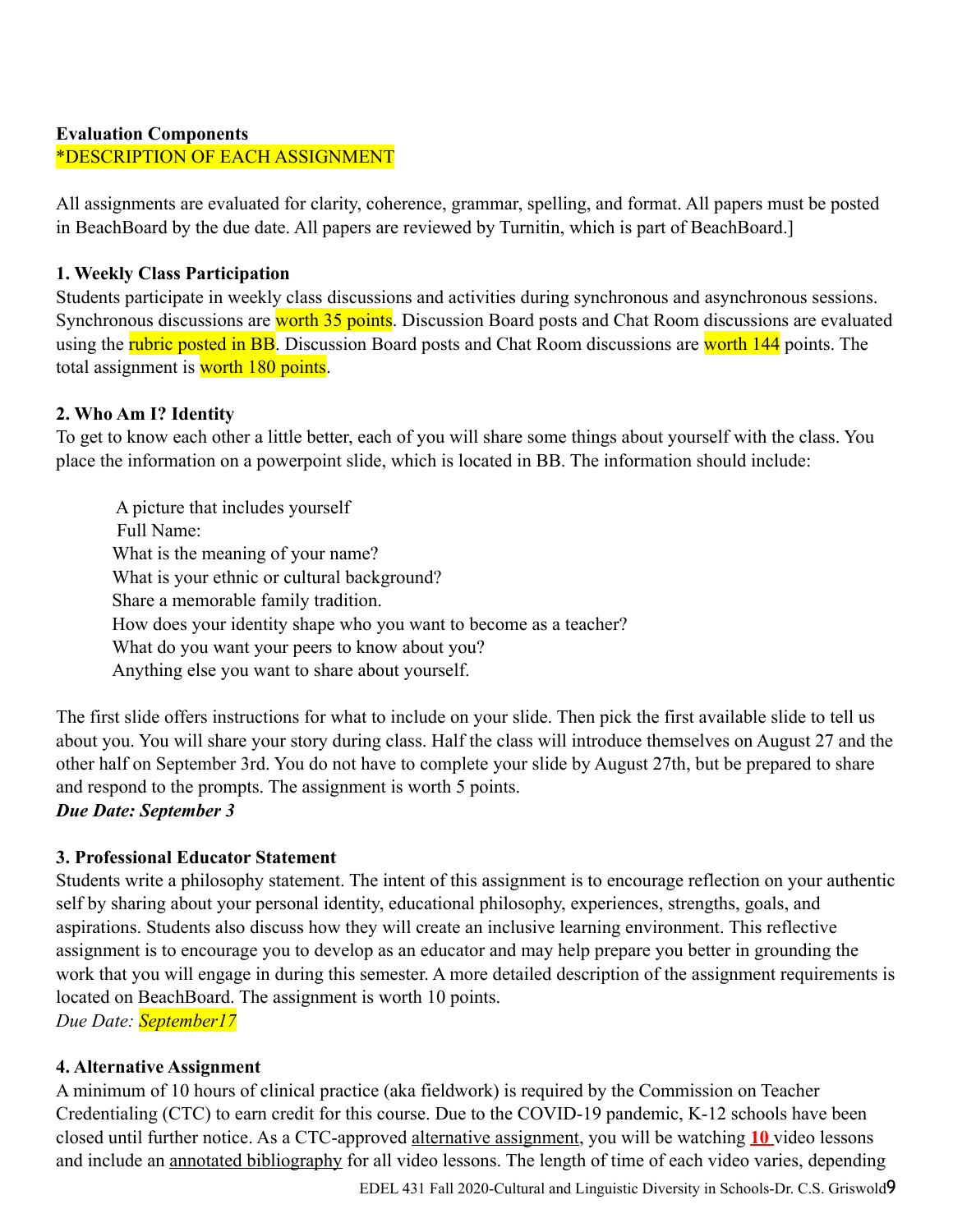on the grade level and subject matter. The MSCP credential is K-8; you may also use video lessons from middle school grade levels.

An **annotated bibliography** provides a short paragraph with a description and critique of each of the video sources. A more detailed description of the assignment requirements is located on BeachBoard. The assignment is worth 100 points.

*Due Date: See the Schedule* 

## **5. Education in the News**

Students analyze the depiction of public education in the media. Find a recent (within the past year) article regarding public education (local or national) that interests you. It must make reference to income and/or ethnicity. The article must be from a paid, edited source (AP, UPI, NPR). No blogs or opinion pieces. You must also find a peer reviewed article referencing the same topic. The assignment is worth 10 points. *Due Date: November 11* 

## **6. Theory to Practice School Resource**

Students analyze the services and resources available for a school serving children with limited resources and with low performance scores. Upon your analysis of the school's SARC, reflect on the data and identify academic or social gaps. You will need to identify a community service and/or resource that may fill a school gap and help improve student achievement (use explicit SARC data to find a gap). A more detailed description of the assignment requirements is located on BeachBoard. The assignment is worth 30 points. *Due Date: December 16*

## **Course Grading**

| <b>Letter Grade</b><br>Percentage |               |
|-----------------------------------|---------------|
| Δ                                 | 90-100%       |
| В                                 | 80-89%        |
| C                                 | 70-79%        |
|                                   | 60-69%        |
|                                   | 59% and below |

#### **Grading Scale**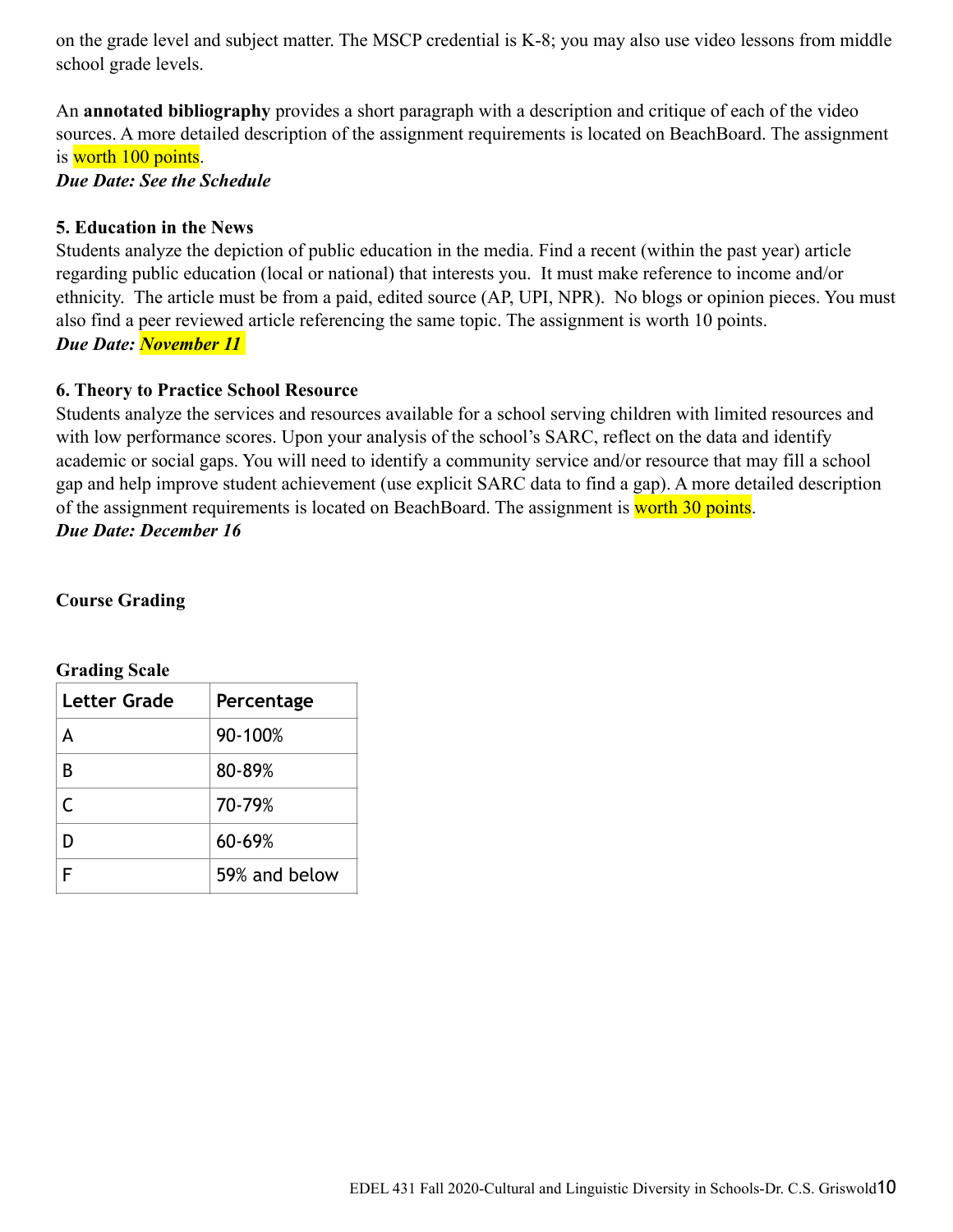| <b>Evaluation Component</b>                                 | <b>Points</b> | Weight |
|-------------------------------------------------------------|---------------|--------|
|                                                             | 50            | 10%    |
| Assignment 2 Professional Educator Statement                | 50            | 10%    |
| Midterm Exam                                                | 200           | 25%    |
| Assignment 3 Annotated Bibliography                         | 50            | 10%    |
| Assignment 4 Theory to Practice Group Project               | 50            | 10%    |
| Signature Assignment 5 Alternative Assignment (10<br>hours) | 50            | 10%    |
| <b>Final Exam</b>                                           | 200           | 25%    |
| <b>Total</b>                                                | 650           | 100%   |

#### **Evaluation Components and Weight (Sample)**

#### Course Policies

#### **Attendance and Participation**

Attendance (e.g., being present for all synchronous class sessions) and active participation are essential to your success in this class. Asynchronous participation in BeachBoard discussions is also required Participation is a part of your grade and will be monitored both through attendance at Zoom sessions and through entries in the online discussion board via BeachBoard. Non-participation in either synchronous or asynchronous aspects of the course will negatively impact your grade.

Some topics may be controversial and insight intense emotions. Professional conduct is expected. Professional conduct is characterized as (1) communication that is respectful of all members of the class, (2) communication that is tolerant of the views of each member of the class, and (3) communication that allows all class members to be heard with equity.

All students are expected to thoroughly read required assignments prior to the class for which they are assigned. Students are expected to (1) participate regularly in class discussion and online discussion on assigned readings and in open discussion; (2) engage in constructive critical dialogue; and (3) participate in small group discussions.

Participation is  $62\%$  of your grade and will be monitored both through attendance at Zoom sessions and through entries in the online discussion board and chat via BeachBoard. The **rubric used** for evaluating your asynchronous participation is posted in BB. Again, non-participation in either synchronous or asynchronous aspects of the course will negatively impact your grade.

#### **Late Work/Make-up Policy**

Ten percent of the project's total points will be deducted for papers submitted within 24 hours after the due date, and an additional 1 point will be deducted for every day after, including weekends and holidays. All assignments must be submitted within two-week of the due date for a grade, except for the final.

Students struggling to meet deadline, fall behind, anticipate absences, or have health concerns must be proactive about reaching out to me so we may make alternative arrangements.